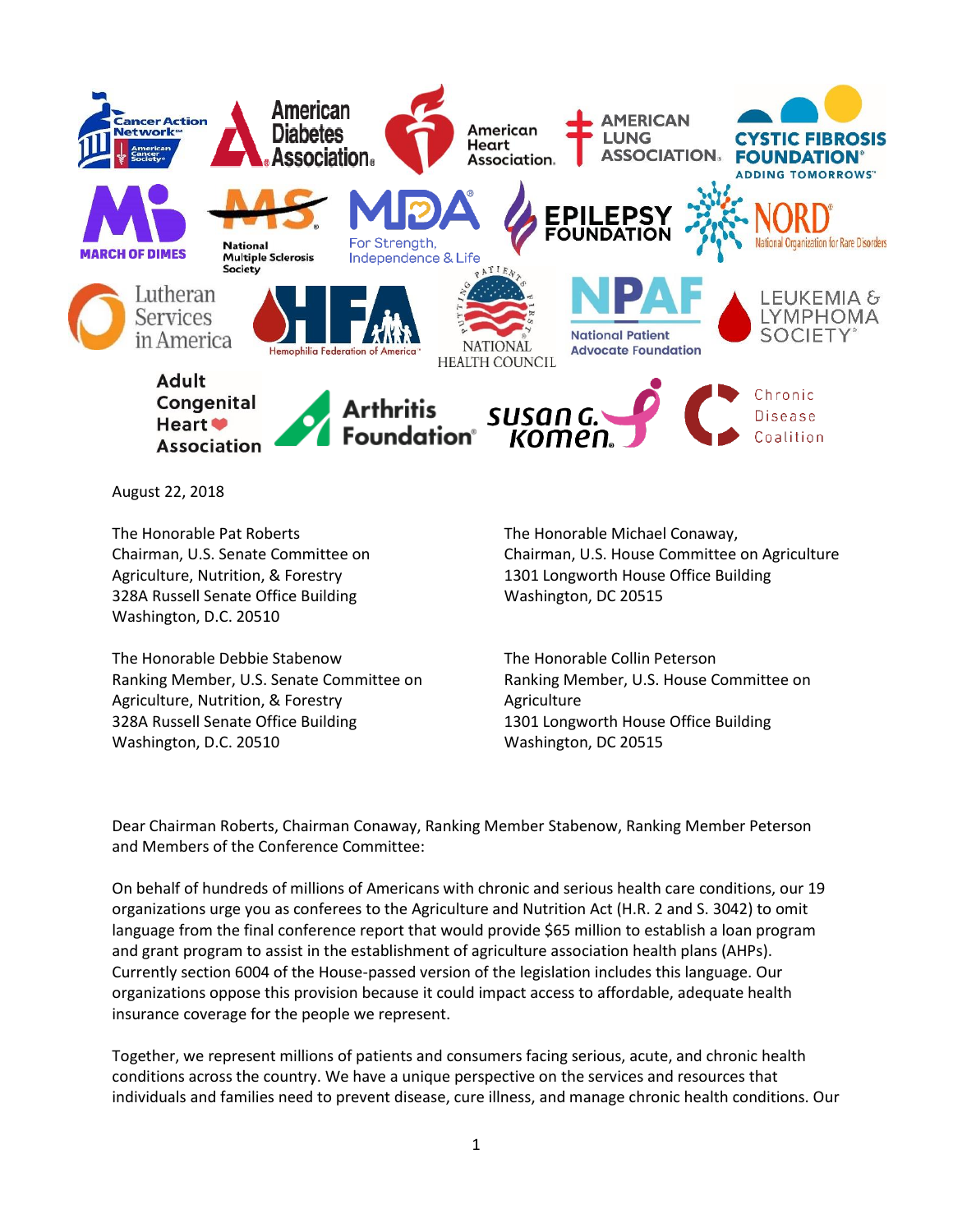diversity enables us to draw upon a wealth of knowledge and expertise that we hope you will utilize as a resource as you work to produce final conference legislation.

Earlier this year, many of our organizations expressed deep concern about the impact that the Department of Labor's rule on AHPs could have on the individuals and families we represent. Unfortunately, the rule has been finalized without addressing many of the concerns raised in comments submitted by many of our organizations.<sup>1</sup> Nevertheless, we remain concerned that providing funding for AHPs that do not meet our standards of adequacy, affordability, and accessibility could jeopardize the health and wellbeing of those who enroll in them. Given the history of fraud and insolvency in AHPs, using federal funds to establish AHPs would put consumers and providers at risk of unpaid bills and taxpayers at risk of defaulted loans. Based on our experience with the Affordable Care Act's loan program for CO-OP plans, it is evident that starting and sustaining a financially viable health plan is difficult to do.<sup>2</sup> Establishing this loan program at the U.S. Department of Agriculture, which lacks expertise and experience in overseeing health plans, particularly with relaxed federal standards for AHPs, is a risky and ill-advised use of federal funds.

While AHPs can offer lower premiums, they are not required to adhere to important fiscal and quality standards, like shielding consumers from financial risk or coverage for the ten categories of essential health benefits. For example, AHPs have a long history of fraud and insolvency that have historically affected small employers and individuals.<sup>3</sup> Many of these plans collected premiums for health insurance coverage that did not exist and did not pay medical claims - leaving businesses, individuals, and providers with millions of dollars in unpaid bills. For consumers and patients, the results were disastrous. We are extremely concerned that new agriculture AHPs will once again leave consumers with insufficient coverage, unpaid medical bills, and lifelong health implications – just as many of these plans did before the Affordable Care Act (ACA) was enacted. AHPs would also be able to exclude coverage of benefits such as mental health care, maternity and newborn care, treatment for substance use disorders, emergency room services, and prescription drugs. AHPs could also charge sharply higher

 $\overline{\phantom{a}}$ 

<sup>1</sup> Multiple Patient Groups, Joint Comments on Definition of "Employer" Under Section 3(5) of ERISA – Association Health Plans Proposed Rule, Mar. 6, 2018, available a[t https://www.heart.org/-/media/files/get](https://www.heart.org/-/media/files/get-involved/advocacy/regulatory-comments-and-correspondence-letters/access/030618-coalition-ahp-comments--final.pdf)[involved/advocacy/regulatory-comments-and-correspondence-letters/access/030618-coalition-ahp-comments--](https://www.heart.org/-/media/files/get-involved/advocacy/regulatory-comments-and-correspondence-letters/access/030618-coalition-ahp-comments--final.pdf)

[final.pdf;](https://www.heart.org/-/media/files/get-involved/advocacy/regulatory-comments-and-correspondence-letters/access/030618-coalition-ahp-comments--final.pdf) American Cancer Society Cancer Action Network, Comments on Definition of "Employer" Under Section 3(5) of ERISA – Association Health Plans Proposed Rule, Mar. 6, 2018, available at

[https://www.acscan.org/sites/default/files/ACS%20CAN%20Comments%20on%20AHP%20Proposed%20Rule%20FI](https://www.acscan.org/sites/default/files/ACS%20CAN%20Comments%20on%20AHP%20Proposed%20Rule%20FINAL_0.pdf) [NAL\\_0.pdf;](https://www.acscan.org/sites/default/files/ACS%20CAN%20Comments%20on%20AHP%20Proposed%20Rule%20FINAL_0.pdf) Hemophilia Federation of America, Comments on Definition of "Employer" Under Section 3(5) of ERISA – Association Health Plans Proposed Rule, Mar. 6, 2018, available at

[https://www.dol.gov/sites/default/files/ebsa/laws-and-regulations/rules-and-regulations/public-comments/1210-](https://www.dol.gov/sites/default/files/ebsa/laws-and-regulations/rules-and-regulations/public-comments/1210-AB85/00420.pdf) [AB85/00420.pdf;](https://www.dol.gov/sites/default/files/ebsa/laws-and-regulations/rules-and-regulations/public-comments/1210-AB85/00420.pdf) American Heart Association & American Stroke Association, Comments on Definition of

<sup>&</sup>quot;Employer" Under Section 3(5) of ERISA – Association Health Plans Proposed Rule, Mar. 6, 2018, available [https://www.heart.org/-/media/files/get-involved/advocacy/regulatory-comments-and-correspondence-](https://www.heart.org/-/media/files/get-involved/advocacy/regulatory-comments-and-correspondence-letters/access/030518-aha-ahp-comments--final.pdf)

[letters/access/030518-aha-ahp-comments--final.pdf;](https://www.heart.org/-/media/files/get-involved/advocacy/regulatory-comments-and-correspondence-letters/access/030518-aha-ahp-comments--final.pdf) Leukemia & Lymphoma Society, Comments on Definition of "Employer" Under Section 3(5) of ERISA – Association Health Plans Proposed Rule, Mar. 6, 2018, available at [https://www.regulations.gov/document?D=EBSA-2018-0001-0560;](https://www.regulations.gov/document?D=EBSA-2018-0001-0560) American Diabetes Association, Comments on Definition of "Employer" Under Section 3(5) of ERISA – Association Health Plans Proposed Rule, Mar. 6, 2018, available a[t https://www.regulations.gov/document?D=EBSA-2018-0001-0632;](https://www.regulations.gov/document?D=EBSA-2018-0001-0632)

<sup>&</sup>lt;sup>2</sup> S. Corlette, et al, "<u>Why Are Many CO-OPs Failing: How New Nonprofit Health Plans Have Responded to Market</u> [Competition,](https://www.commonwealthfund.org/sites/default/files/documents/___media_files_publications_fund_report_2015_dec_1847_corlette_why_are_many_coops_failing.pdf)" The Commonwealth Fund, Dec. 2015.

<sup>&</sup>lt;sup>3</sup> Kofman M, Bangit E, Lucia K, MEWAs: The Threat of Plan Insolvency and Other Challenges, Commonwealth Fund, May 2004, available at [http://www.commonwealthfund.org/usr\\_doc/kofman\\_mewas.pdf.](http://www.commonwealthfund.org/usr_doc/kofman_mewas.pdf)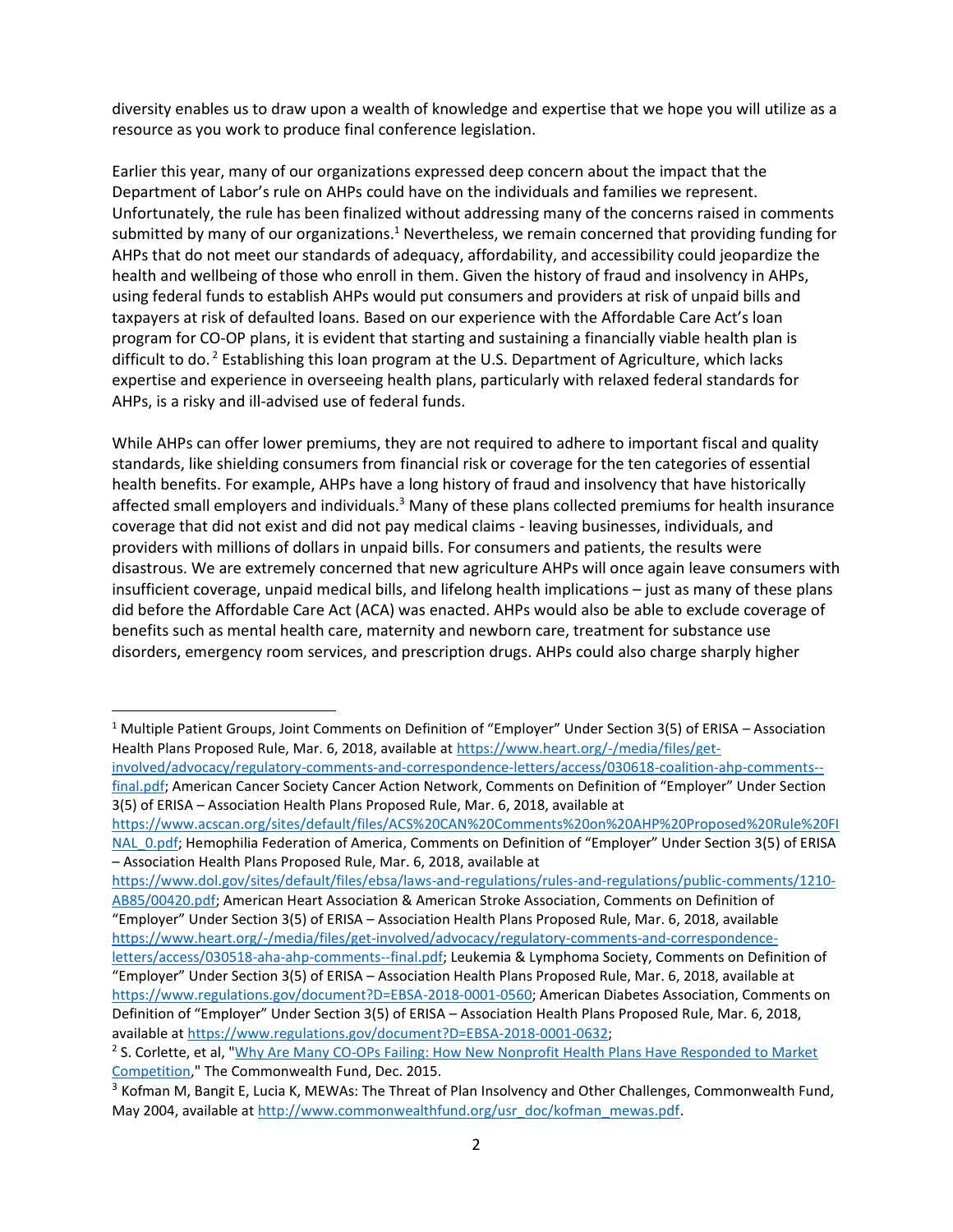premiums based on age or they could set premium prices in part on characteristics such as a person's gender, the industry in which they are employed, or where they live.

In a survey conducted by the U.S. Department of Agriculture published in 2017, two out of three farmers and ranchers reported having at least one pre-existing health condition and 73 percent reported that health insurance was "important" or "very important" due to the high-risk nature of their occupation.<sup>4</sup> An additional 45 percent of farmers and ranchers are concerned that they will need to sell some or all of their farm or ranching assets to address health related costs at some time in their life.<sup>5</sup> Farming and ranching are physically demanding professions where the risk of injury is high. Expanding the availability of plans that do not offer comprehensive coverage and fail to adequately protect consumers - including farmers, ranchers, and their families - from financial harm and encouraging agricultural workers to join them – is deeply concerning to us.

Lastly, we are concerned about the impact of the proliferation of AHPs on the overall individual market. As more people opt for AHPs and leave the marketplace, the risk pool for the exchanges will become smaller and premiums will likely increase for those who remain. This could lead to market segmentation that "could threaten non-AHP viability and make it more difficult for high-cost individuals and groups to obtain coverage."<sup>6</sup>

Our organizations stand ready to work with the Administration, Congress, and other parties to ensure that consumers everywhere have access to affordable *and* high-quality insurance plans while maintaining a strong marketplace. As leaders in the healthcare and research communities and staunch patient and consumer advocates, we look forward to working with you and your fellow conferees to ensure patients and consumers continue to have access to high quality, reliable health insurance products that meet *both* their financial and medical needs.

Thank you for the opportunity to share our thoughts with you as you work towards a final legislative package. If you have any questions or would like to discuss these comments further, please contact Katie Berge, American Heart Association Government Relations Manager, at [katie.berge@heart.org](mailto:katie.berge@heart.org) or 202-785-7909.

Sincerely,

 $\overline{\phantom{a}}$ 

Hemophilia Federation of America Leukemia & Lymphoma Society Lutheran Services in America March of Dimes Muscular Dystrophy Association National Health Council National Multiple Sclerosis Society National Organization for Rare Disorders National Patient Advocate Foundation Susan G Komen

<sup>&</sup>lt;sup>4</sup> "Health Insurance is Key to Farm & Ranch Economic Viability," 2017 National Farmer and Rancher Survey Findings, July 2017, available a[t http://docs.wixstatic.com/ugd/85136a\\_2cc79e77a6ab471688a5b76bf9ec1c04.pdf.](http://docs.wixstatic.com/ugd/85136a_2cc79e77a6ab471688a5b76bf9ec1c04.pdf) <sup>5</sup> <u>Id</u>.

<sup>6</sup> American Academy of Actuaries, "Issue Brief: Association Health Plans", Feb. 2017, available at http://www.actuary.org/content/association-health-plans-0.